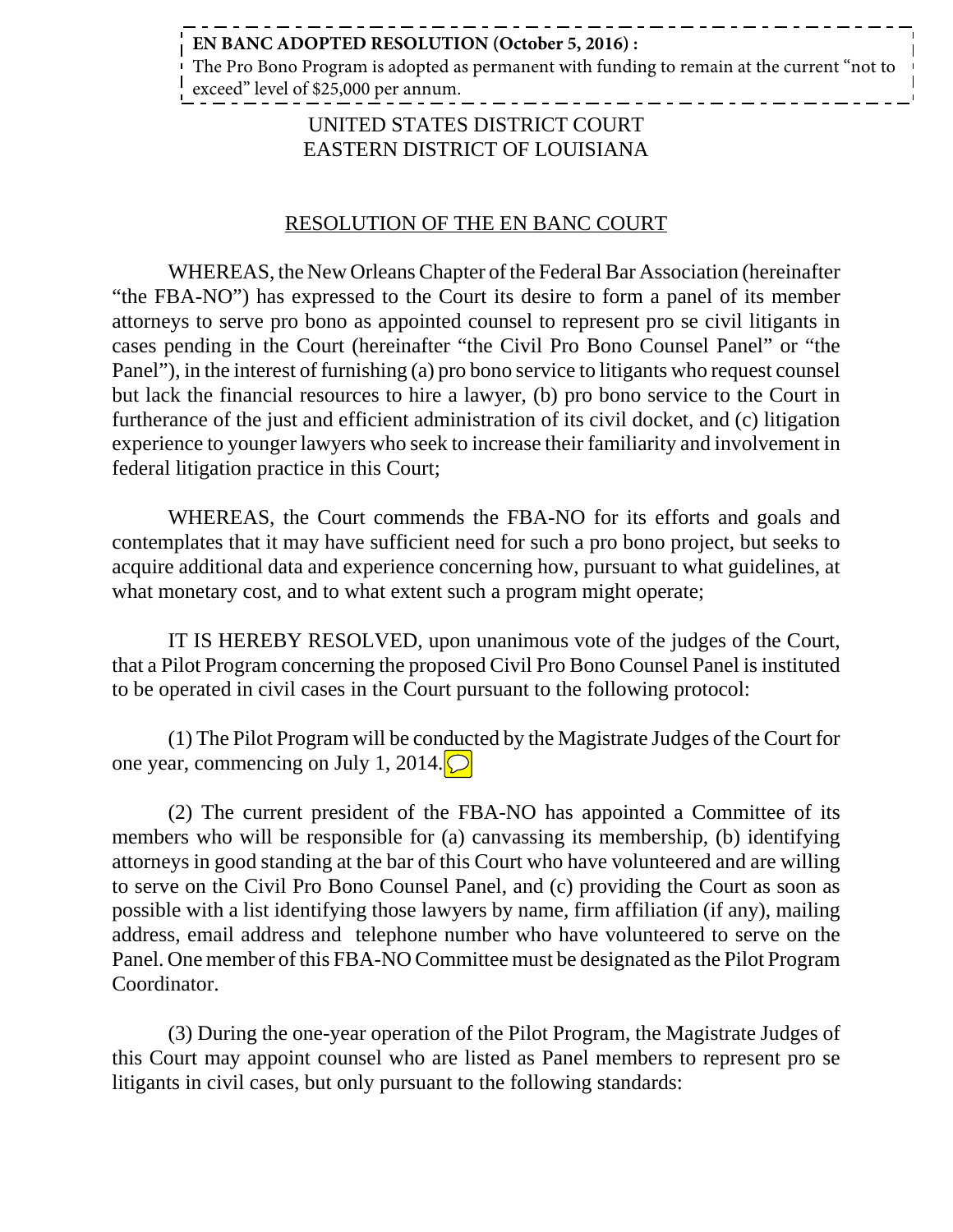(a) Before determining whether counsel should be appointed from the Panel, the Magistrate Judge assigned to the case must await the pro se litigant's (i) filing of a written motion for appointment of counsel, or (ii) making of an oral motion on the record during a hearing.

(b) Appointments of counsel from the Panel may only be made in (i) cases of the type that are automatically referred to Magistrate Judges under Local Rule 73.2; (ii) other civil cases in which a Judge of the Court has issued a specific referral order as contemplated by Local Rule 73.3; and (iii) any other civil case in which the Judge refers a motion for appointment of counsel to the assigned Magistrate Judge.

(c) Appointment of counsel from the Panel must be limited only to those pro se litigants who have demonstrated to the Magistrate Judge financial inability to pay privately retained counsel. 28 U.S.C. § 1915(e)(1).

(d) In cases filed by prisoners, counsel may not be appointed from the Panel until the Magistrate Judge has determined that the case should proceed beyond the screening process required in 28 U.S.C. § 1915A.

(e) Counsel from the Panel must not be appointed as a matter of course or ordinary practice, since there is no automatic right to appointment of counsel in civil cases, especially in civil rights cases. Hadd v. LSG-Sky Chefs, 272 F.3d 298, 301 (5th Cir. 2001); Castro v. Becken, 256 F.3d 349, 353-54 (5th Cir. 2001), Instead, in considering motions for appointment of counsel, the Magistrate Judges must apply and briefly address in their appointment orders the appropriate applicable legal standards; including, for example:

(i) in civil rights cases, the requirement that "[a] district court should appoint counsel in a civil rights cases only if presented with exceptional circumstances," Norton v. DiMazana, 122 F.3d 286, 293 (5th Cir. 1997); Ulmer v. Chancellor, 691 F.2d 209, 213 (5th cir. 1982); based upon consideration of "the type and complexity of the case, the litigant's ability to investigate and present the case, and the level of skill required to present the evidence," Romero v. Becken, 256 F.3d 349, 355 (5th Cir. 2001), and whether appointment would be a service to the Court and all parties in the case by "sharpening the issues . . . , shaping the examination of witnesses, and thus shortening the trial and assisting in a just determination." Ulmer, 691 F.2d at 213; and

(ii) in Title VII cases, where "exceptional circumstances" are not required, "the merits of the plaintiff's claims of discrimination; (2) the efforts taken by the plaintiff to obtain counsel; and (3) the plaintiff's financial ability to retain counsel." Gonzalez v. Carlin, 907 F.2d 573, 580 (5th cir. 1990).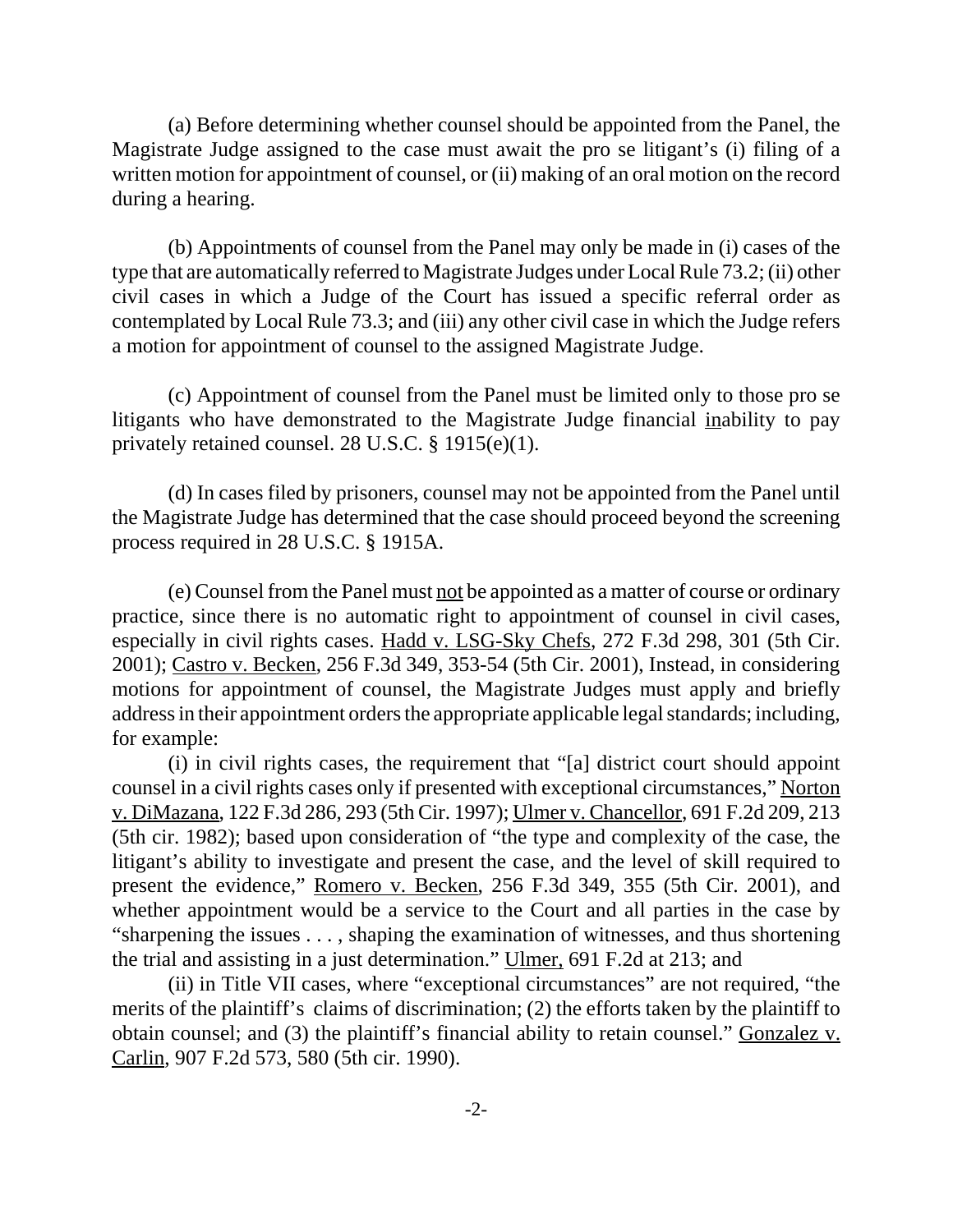(4) When the Magistrate Judge grants a motion for appointment of counsel, the order will designate that the appointment is of a lawyer from the Civil Pro Bono Counsel Panel and forward the order to the FBA-NO Pilot Program Coordinator, who will select a lawyer from the Panel for specific assignment to the case and provide the lawyer's name and contact information to the Magistrate Judge, who will then direct the Clerk to mark that lawyer on the docket sheet of the case as counsel of record for the party.

(5) The Court has approved the expenditure of no more than \$25,000.00 payable from the Court's Attorney Registration and Disciplinary Fund described in Local Rule 83.2.2(G) for use in the Pilot Program as follows:

(a) reimbursement of costs must not exceed \$2,500.00 per case, and will only be paid upon motion and order of a Magistrate Judge to the Clerk to make payment;

(b) ordinary reimbursable costs are limited to the actual documented cost of caserelated (i) long distance telephone and facsimile costs; (ii) photocopying, not to exceed \$.10 per page; (iii) deposition transcripts; and (iv) U.S. postage;

(c) upon prior approval of the Magistrate Judge, by motion and order, case-related travel (i) by private automobile at the per mile rate then in effect for federal judiciary employees, and (ii) by other means on an actual documented cost basis at the lowest possible fare, may also be reimbursed.

(d) upon prior approval of the Magistrate Judge, the reasonable fees of expert witnesses may be reimbursed upon motion and order of the Court.

(6) Attorneys fees and taxable costs may be recovered by counsel appointed from the Panel if allowed under the law applicable to the case to the same extent and in the same manner as applicable to retained counsel in the same kind of case. To the extent that recovered taxable costs are the same as costs already reimbursed to counsel from the Court's Attorney Registration and Disciplinary Fund, the previously reimbursed costs must be refunded by counsel to the Attorney Registration and Disciplinary Fund.

(7) At the conclusion of the one year operation of the Pilot Program, the Chief Magistrate Judge, after consultation with the FBA-NO Pilot Program Coordinator and all Judges and Magistrate Judges who have presided over civil cases during the year in which Panel members have been appointed, will present a report to the En Banc Court concerning operation of the project. The report will include (i) the number and type of cases in which appointments have been made; (ii) the reasons for the appointments as